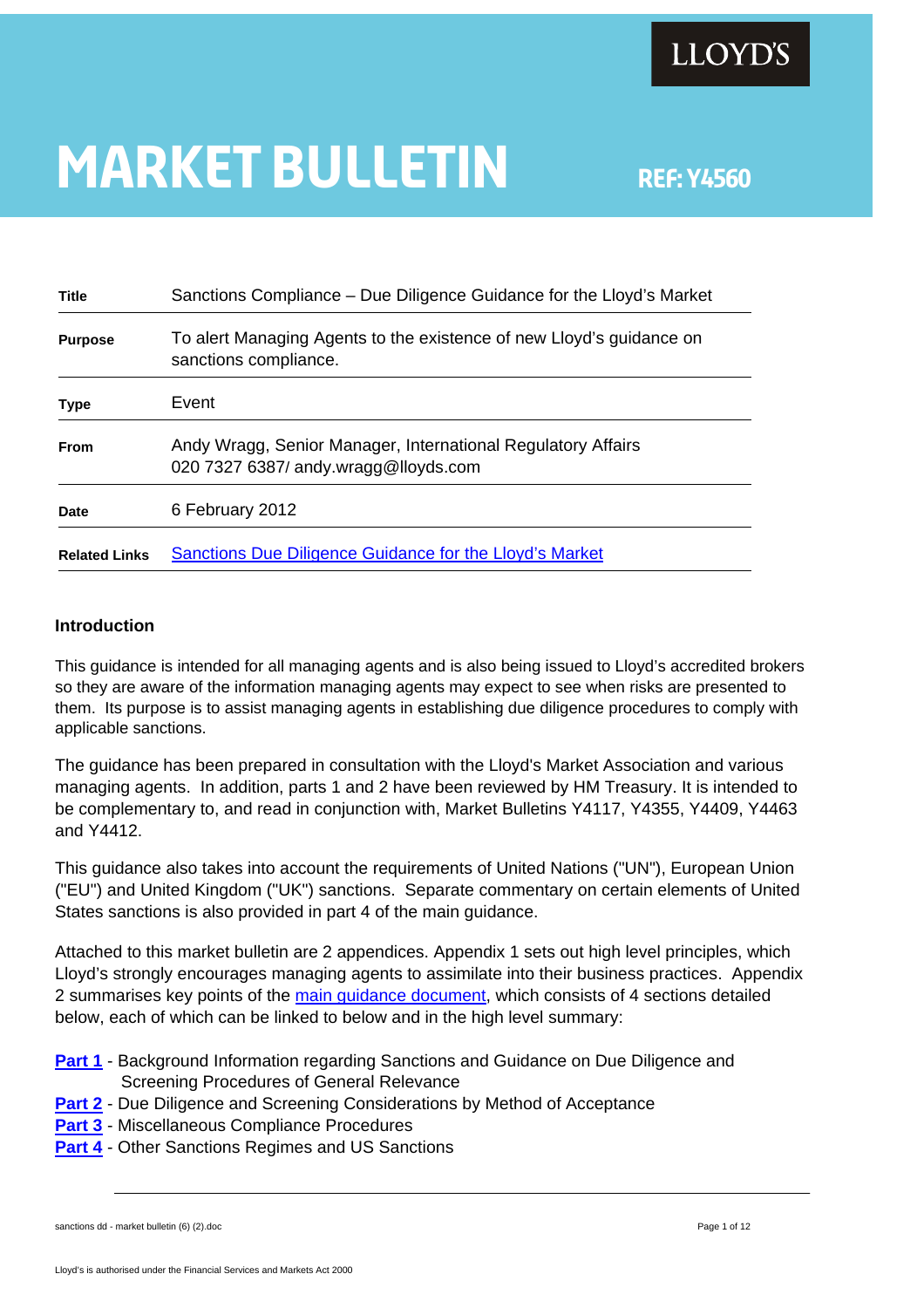#### **What does this mean for my business?**

The compliance procedures adopted by each managing agent will vary depending on their risk profile and the nature of the business they conduct. **This guidance is not prescriptive** but does set down a framework to which managing agents should refer when assessing their procedures.

Lloyd's recognises that the due diligence and screening that managing agents conduct will vary dependent on numerous factors including the class of business, method of acceptance or transaction concerned. In addition, managing agents should bear in mind that the application of sanctions is highly fact-specific and each case should be considered individually on its facts.

As a result, this guidance does not, and is not intended, to provide exhaustive or mandatory commentary on the procedures that should be adopted in any individual case. Lloyd's strongly recommends that managing agents determine the due diligence that they conduct on a case-bycase basis, taking legal advice where appropriate. This guidance should not be treated as bespoke legal advice and/or a "safe harbour" for sanctions compliance.

**Lloyd's does expect all managing agents to implement and maintain reasonable and proportionate sanctions due diligence compliance processes and procedures that manage the risk of them participating in activities which would infringe applicable sanctions.**  Managing agent's existing sanctions compliance policies should be benchmarked against the considerations set out in the guidance and where there are no formal policies or procedures, their implementation should be considered.

Lloyd's expects managing agents to keep these processes and procedures properly documented, under review and endorsed by senior management. Managing agents are expected to ensure that all staff (and those acting on behalf of managing agents) fully understand how to comply with them.

When setting and operating these procedures, managing agents should bear in mind that a breach of sanctions can create both civil and criminal liability. As such, any infringement could expose them to the risk of prosecution. **Managing agents should never engage or continue to participate in activities which they know or have reasonable cause to suspect infringe sanctions**.

If further information on this subject is required, please contact:

 Andy Wragg at andy.wragg@lloyds.com or on 020 7327 6387; Steve Payne at stephen.payne@lloyds.com or on 020 7327 6538; Rachael Penny at rachael.penny@lloyds.com or on 020 7327 6380; or Lloyd's International Trading Advice at lita@lloyds.com or on 020 7327 6677.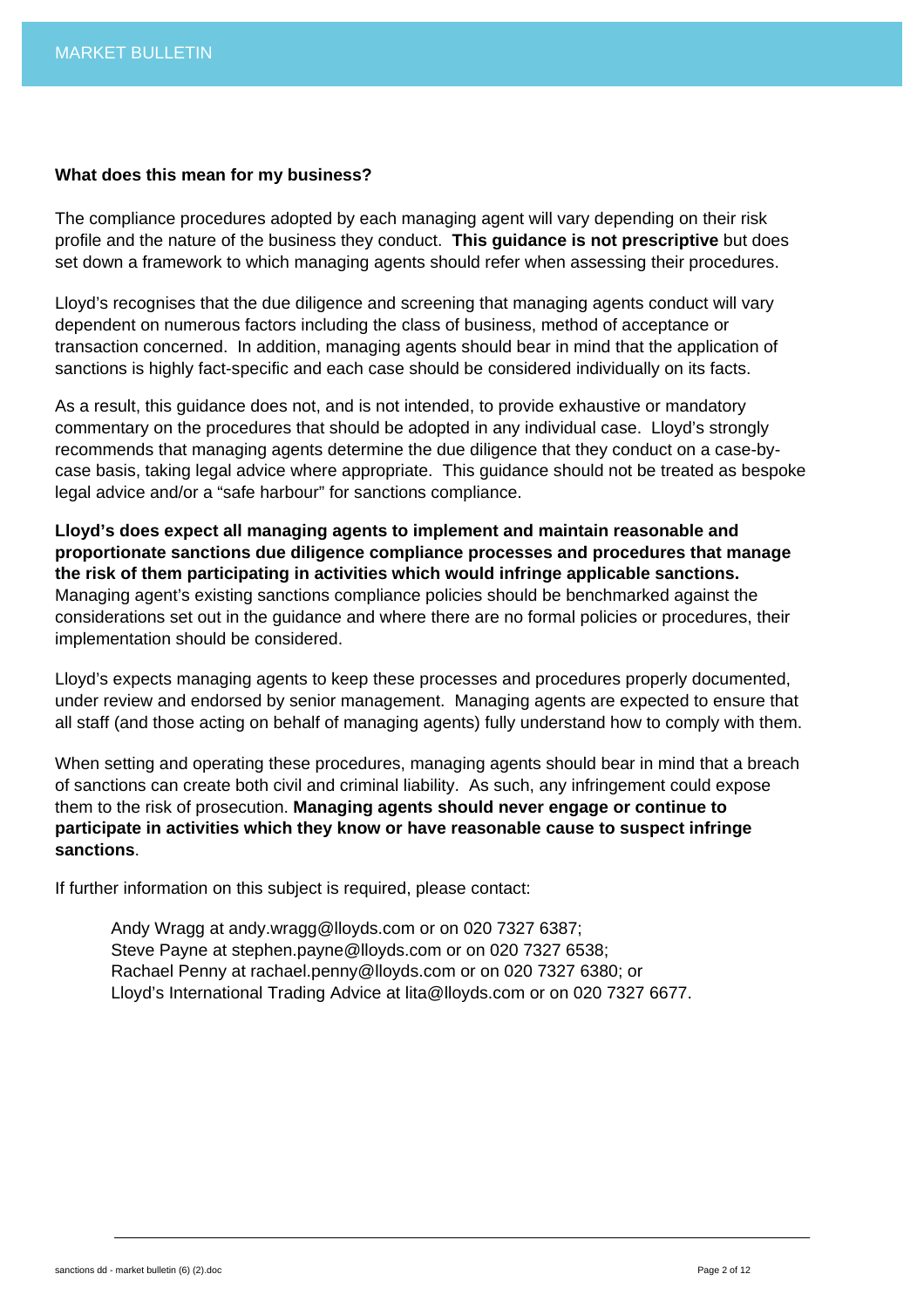# **GENERAL PRINCIPLES OF SANCTIONS DUE DILIGENCE AND SCREENING**

#### **INTRODUCTION**

When considering and establishing procedures to comply with sanctions, Lloyd's strongly encourages managing agents to assimilate the following principles into their business practices.

#### **THE GENERAL PRINCIPLES**

- 1. **Compliance Procedures** Managing agents must determine their own processes and procedures, taking into account the law, regulatory requirements and the guidance contained in this Guidance (and others). There is no prescribed form or manner in which due diligence and screening should be carried out by managing agents to ensure compliance with sanctions law.
- 2. **Due Diligence and Screening** Managing agents should ensure that they operate (or procure the operation of) due diligence and screening processes and controls, which ensure the performance of reasonable and proportionate due diligence and screening on all business that they underwrite (including without limitation all amendments, extensions or renewals of the same), all payments and financial transactions they make and all other nonunderwriting activities (for example, investment service activities) in which they engage.
- 3. **Timing and Proportionality** Due diligence and screening is reasonable and proportionate when it is commensurate to the nature of the transaction or activity concerned and the likelihood that it may otherwise give rise to an infringement of sanctions. Similar principles should be applied to the timing of due diligence. It may be necessary for managing agents to conduct due diligence and screening on (re)insurance contracts and/or on their other business activities on more than one occasion (or on an ongoing basis).
- 4. **Training** Managing agents should ensure that their staff are trained on the due diligence and screening measures the managing agent is taking to ensure sanctions compliance.
- 5. **Outsourcing and Delegation** Where managing agents rely on the activities or services of third parties to perform sanctions due diligence and screening on their behalf, they should ensure that this is reflected in full detail in the contractual arrangements with those parties and ensure that the third party performs and is accountable for those activities and services to a high standard and no less a standard than would have been undertaken by the managing agent itself.
- 6. **Sanctions Exclusions** Managing agents are encouraged to use sanctions exclusion clauses and warranties where appropriate, however these should not be considered to be a substitute for due diligence and screening.
- 7. **Licensing Authorities** If managing agents are in doubt as to whether sanctions apply to the activities in which they propose to engage, they should consider whether to approach the appropriate licensing authority (for example, HM Treasury, or the Export Control Organisation (BIS), etc) in advance for guidance or for a licence to proceed with their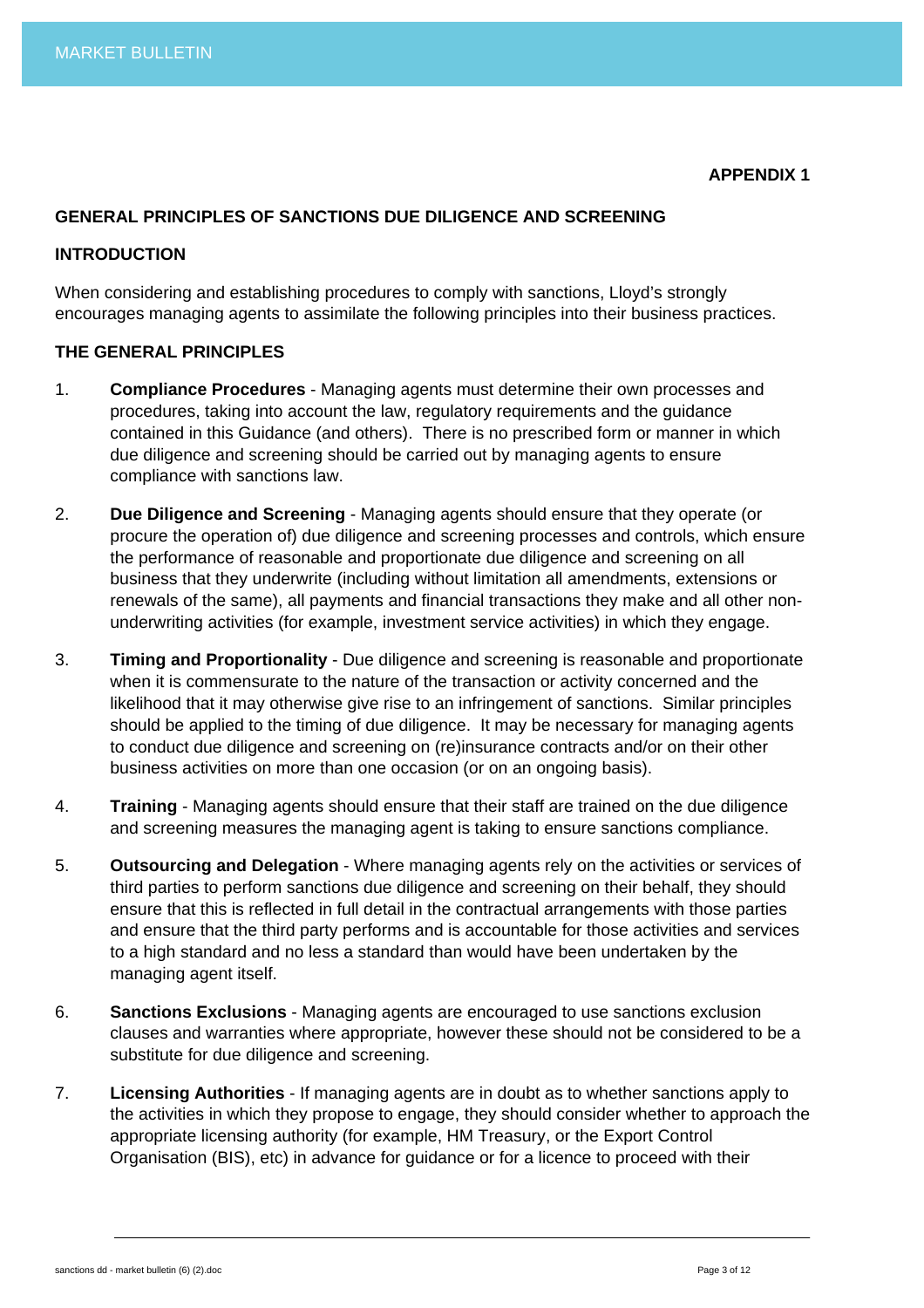activity. Managing agents should also consider whether to approach the appropriate licensing authority for guidance where they become aware that sanctions may apply to activities that they have participated in or are participating in. Managing agents are also reminded that sanctions legislation may require them to notify the appropriate licensing authorities of certain matters (including sanctions violations) of which they become aware, whether these relate to their own business or the business of others. They should also notify Lloyd's International Regulatory Affairs.

- 8. **Records and Review** Managing agents should ensure that these processes and procedures are fully documented, regularly updated and reviewed so as to demonstrate that they comply with applicable sanctions.
- 9. **General Approach** Managing agents are advised to exercise caution surrounding the conduct of due diligence and screening. Managing agents should devise risk-sensitive procedures that seek explanation of matters surrounding the identity of the proposed (re)insured, its related parties and all other parties that may benefit from or receive payment under a (re)insurance contract, as appropriate. Managing agents are encouraged to seek full explanation of contractual arrangements which could give rise to increased sanctions risks. If managing agents cannot obtain an adequate explanation, managing agents should consider whether it is safe to proceed with the transaction concerned. If, after explanation, it is hard to understand why a transaction is structured in a certain way or it is hard to identify all the potential beneficiaries of a (re)insurance contract (when it should not be), this may give cause for concern.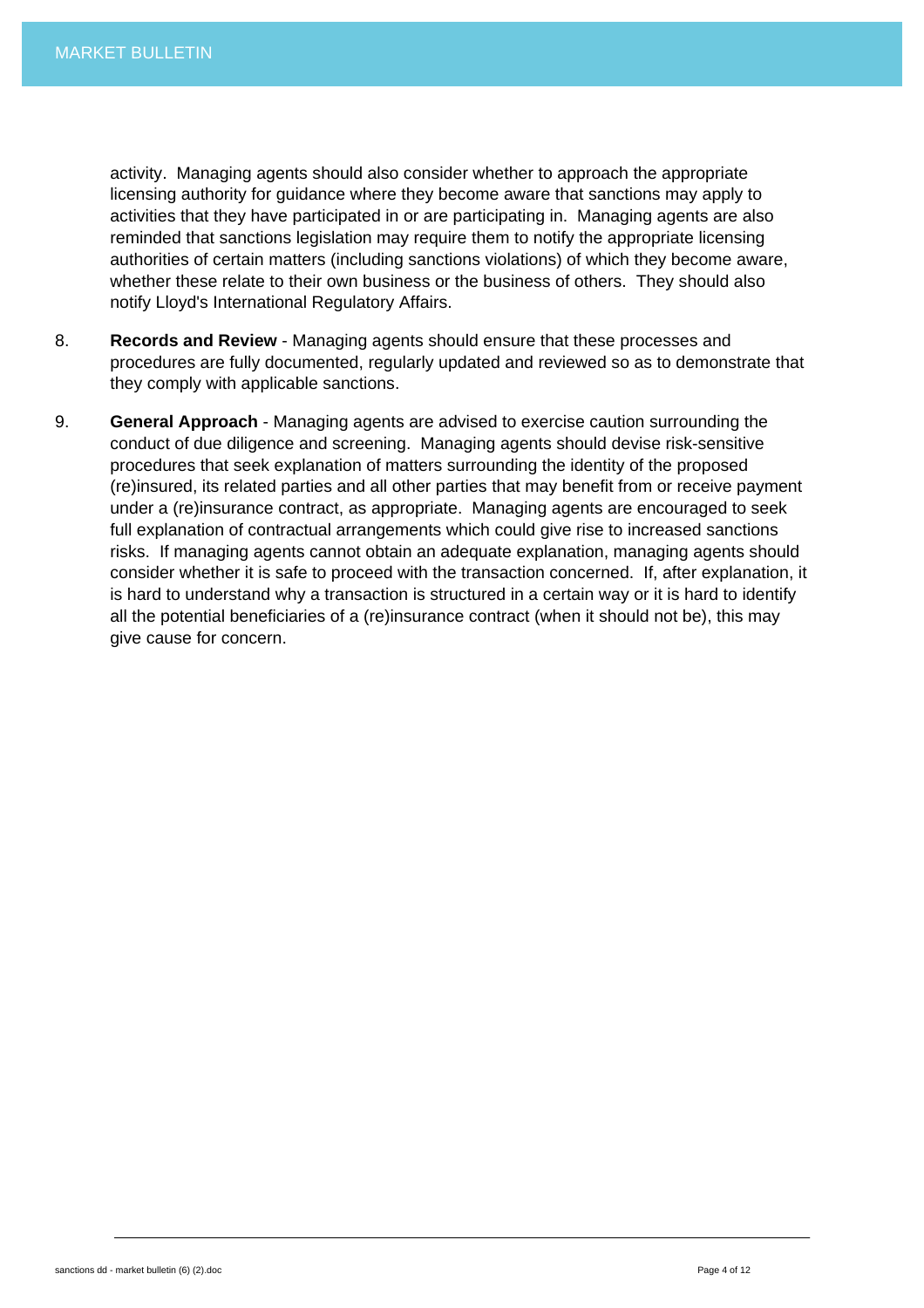#### **HIGH LEVEL SUMMARY**

- **1.0 [Part 1 Background Information regarding Sanctions and Guidance on Due Diligence](http://www.lloyds.com/%7E/media/Files/The%20Market/Communications/Key%20regulatory%20projects/Financial%20Crime/2012006Sanctions_due_dilligence_guidance_Part_1)  [and Screening Procedures of General Relevance](http://www.lloyds.com/%7E/media/Files/The%20Market/Communications/Key%20regulatory%20projects/Financial%20Crime/2012006Sanctions_due_dilligence_guidance_Part_1)**
- Managing agents must implement reasonable and proportionate due diligence and screening processes to prevent infringement of financial and trade sanctions and to comply with regulatory requirements.
- Managing agents should determine what due diligence and screening processes to adopt based on their sanctions risk profile, which should be assessed by reference to risk factors relevant to the managing agent concerned (although managing agents should bear in mind that breaches can create civil and criminal liability and therefore expose them to a risk of prosecution.) Sanctions risk assessments should not be used to justify substandard or inadequate sanctions due diligence and screening processes.
- Due diligence in relation to financial sanctions should focus on identifying the (re)insured and all beneficiaries of cover (and those receiving payments under it, including where appropriate, agents and intermediaries), as required, as well as, in appropriate cases, the persons and entities that own or control the (re)insured and/or beneficiaries of cover (and potentially those parties who make payments to them (including premium), if this is different from the named (re)insured).
- Where it is required, due diligence for trade sanctions should focus on identifying the goods, equipment or services, the nature of the trade, the intended use or specification of the items, the location, origin and destination of the items, and the identity of those involved in the trade or handling the items.
- Brokers may be a useful source (but not the only source) of the information required for due diligence and Lloyd's considers that it is reasonable for managing agents to request that brokers obtain such information from their clients. Managing agents should take steps to ensure that they can rely on the information provided to them by brokers.
- Managing agents should screen the information they obtain from their due diligence against all applicable sanctions lists (including, for example, HM Treasury's Consolidated List of Sanctions Targets) and, if relevant, against applicable export control/trade sanctions lists. Managing agents should also conduct due diligence and screening for persons/entities/activities targeted by non-list based sanctions (for example, Iranian/Syrian persons and sanctions which impose investment bans on certain countries/industries). Where matches are confirmed, appropriate action should be taken, such as not underwriting the risk, underwriting the risk subject to specific conditions/exclusions or under a licence, freezing the account, terminating the (re)insurance contract or, in the case of trade sanctions, obtaining a trade control licence. Further due diligence may be required in circumstances where a sanctions match is ambiguous.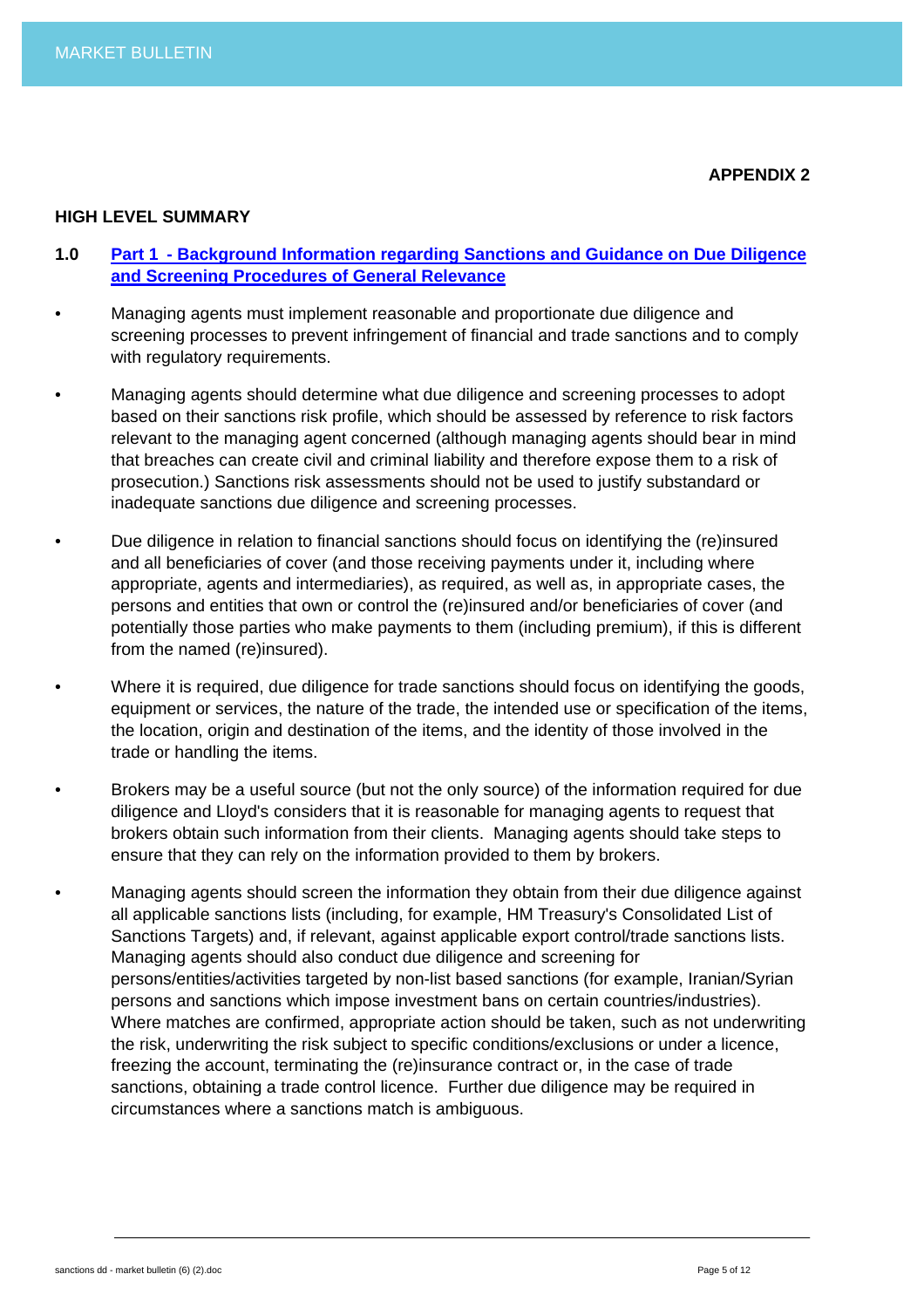- Managing agents should disclose sanctions matches to HM Treasury (and/or other authorities) and where possible to managing agents subscribing to the same insurance contract, Lloyd's International Regulatory Affairs and Xchanging (if appropriate).
- As a general rule, managing agents should carry out due diligence and screening during underwriting and prior to committing themselves to a risk in accordance with their risksensitive procedures.
- If identification of the person/entity or activity is not possible at the underwriting stage, due diligence and screening should take place as soon as identification becomes possible.
- Managing agent's risk-sensitive procedures should allow for the performance of further due diligence and screening when claims or other sums are paid, and at other appropriate times, including when the cover is amended or renewed or further information is provided, in accordance with their risk-sensitive procedures. If sanctions issues are identified postunderwriting they must be dealt with appropriately as soon as possible.
- Lloyd's considers it good practice for managing agents to mitigate the risk of sanctions infringement through the use of appropriate sanctions exclusions and warranties. However, sanctions exclusions and warranties should not be a substitute for proper due diligence and screening.

# **2.0 [Part 2- Due Diligence and Screening Considerations by Method of Acceptance](http://www.lloyds.com/%7E/media/Files/The%20Market/Communications/Key%20regulatory%20projects/Financial%20Crime/2012006Sanctions_due_dilligence_guidance_Part_2)**

This is supplementary guidance on due diligence and screening considerations by reference to the different methods by which a risk can be accepted.

# **2.1 Business where the (re)insured (and other beneficiaries) can be identified prior to inception (open market direct and facultative (re)insurance contracts)**

- Managing agents participating in open market direct or facultative (re)insurance contracts should conduct due diligence and screening on the named (re)insured and related parties, agents and intermediaries and other identifiable parties who benefit from cover and, if applicable, the activities to which cover relates prior to entering into the contract concerned.
- Due diligence and screening should then be repeated as set out in the managing agent's risk-sensitive compliance procedures. As a minimum, this should allow for the performance of further due diligence and screening at the point at which claims or other sums such as return premiums are paid.
- In exceptional cases, it may not be possible to conduct sufficient due diligence prior to underwriting. If managing agents decide to proceed to underwrite in these cases, Lloyd's would normally expect:
	- (i) the reasons for not obtaining this information to be compelling;
	- (ii) appropriate senior personnel within the managing agent to have objectively assessed the risks associated with not obtaining this information prior to underwriting and to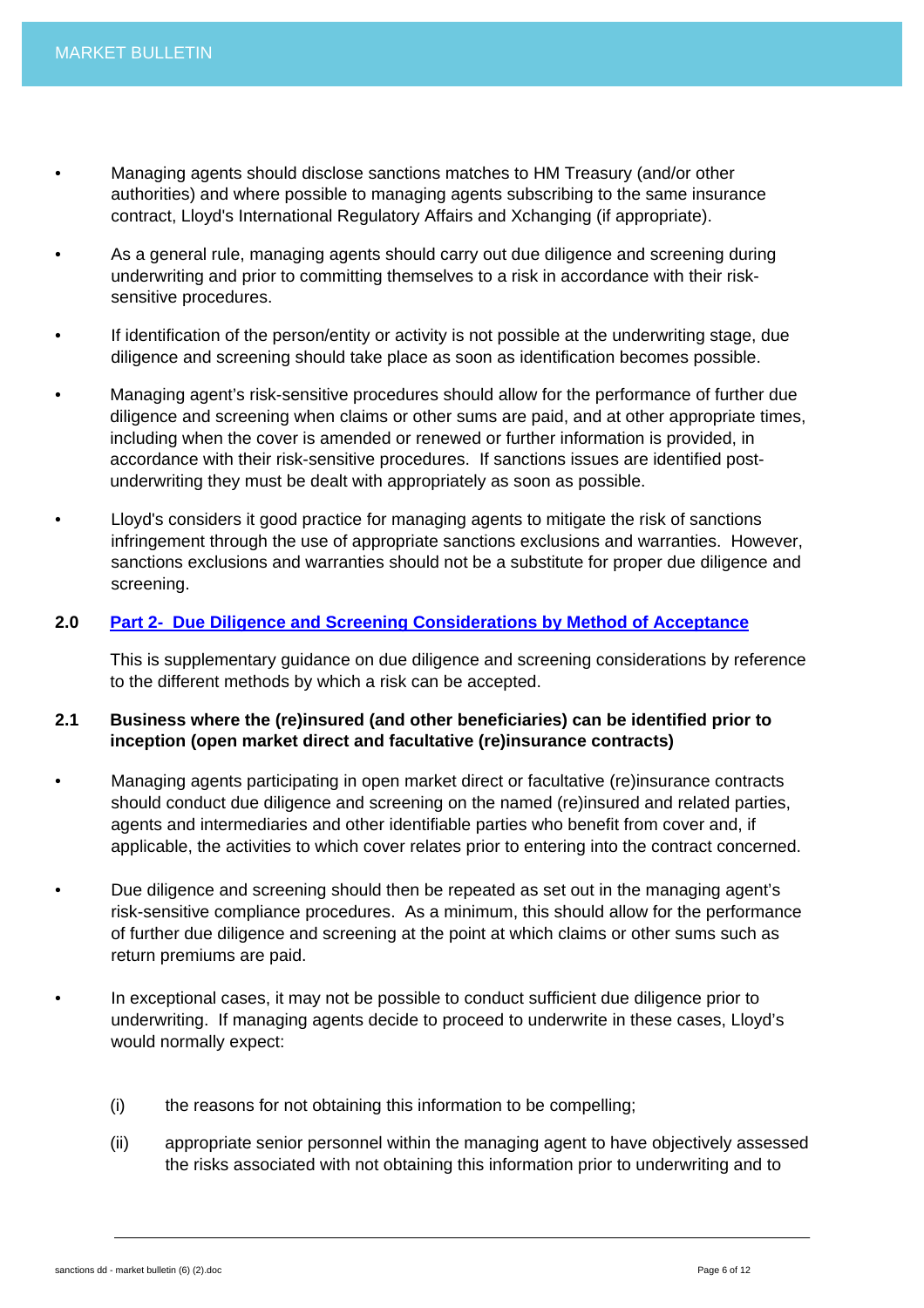have determined these to be low (and documented such consideration/decision accordingly); and

- (iii) the managing agent to have:
	- (a) adopted specific and proportionate measures in the relevant (re)insurance contract to mitigate sanctions risk (for example, the inclusion of sanctions exclusions); and
	- (b) documented a plan to conduct due diligence and screening as soon as practicable.
- Following markets participating in these contracts may also wish to ensure that an appropriate level of authorisation/notification is required for post placement amendments to the (re)insurance contract concerned, where such changes may give rise to a sanctions exposure. This would normally take place by including such requirements in the slip subscription agreement (e.g., the GUA<sup>[1](#page-6-0)</sup> stamp) and in the relevant section of the slip.

# **2.2 Business where the (re)insured (and other beneficiaries) can be identified prior to inception by the leader only or specified agreement parties**

- Managing agents participating in contracts such as line slips and prior submit binding authorities as leading underwriters or agreement parties should conduct due diligence and screening in accordance with their own risk-sensitive compliance procedures prior to underwriting.
- Managing agents participating in these contracts as following underwriters must take steps to assess the sanctions risks associated with the arrangement before agreeing to participate in it.
	- o Where the following managing agent determines that due diligence/screening should take place pre-bind, they should assess whether they can rely on the due diligence/screening undertaken by the lead. If they cannot, they should consider whether (i) they can perform the due diligence/screening themselves; (ii) they can mitigate sanctions risk by other means (e.g., through the use of exclusion or termination clauses (bearing in mind that this will not obviate the need to conduct due diligence and screening)); and/or (iii) they can enter the arrangement at all.
	- o Where the following managing agent determines that due diligence/screening should take place post-bind, they should assess whether they can rely on the due diligence/screening undertaken by the lead and/or whether they can require the entity to which authority has been delegated to perform due diligence/screening on their behalf. If the latter option is taken, they should ensure that they incorporate specific procedures into the lineslip/binding authority agreement to enable them to do so, in accordance with their risk-sensitive procedures.

<span id="page-6-0"></span> 1

The General Underwriters Agreement, which regulates the delegation of authority surrounding post-placement alterations between underwriters subscribing to a contract of insurance.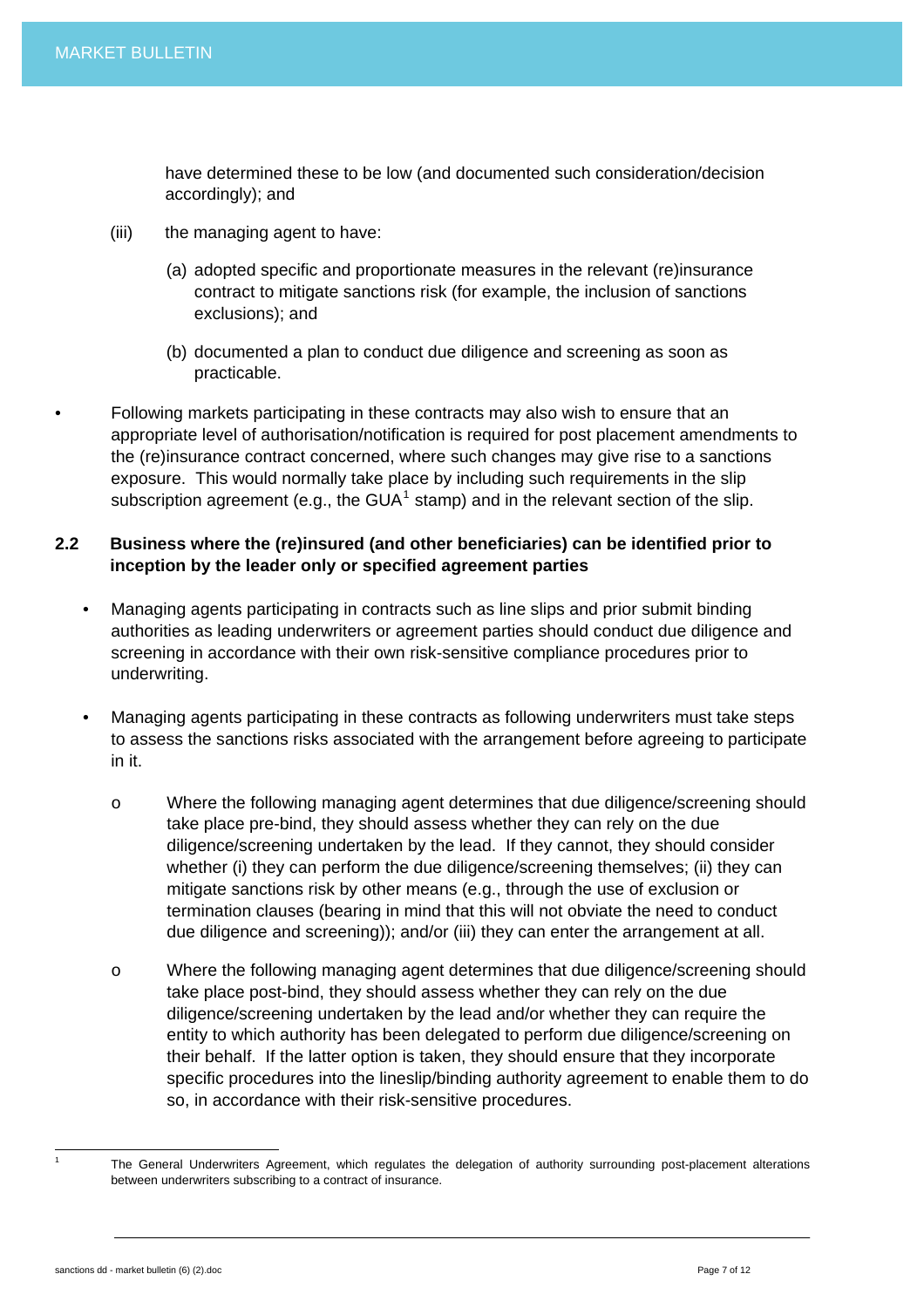- Due diligence and screening should then be repeated as set out in the managing agent's risk-sensitive compliance procedures. As a minimum this should allow for the performance of further due diligence and screening at the point at which claims or other sums such as return premiums are paid.
- When dealing with brokers administering lineslips (who are conducting due diligence/screening), managing agents should ensure that clear, detailed and specific clauses are included within the lineslip setting out managing agents' required procedures in full (accompanied by a right to cancel risks and terminate the lineslip in the event of breach, if required).
- Managing agents should consider using sanctions exclusions when underwriting via this method of acceptance.
- **2.3 Business where the identity of the (re)insured (and other beneficiaries) or the precise activities to which cover will relate are unknown, or where only limited identification is possible.**
- This may include business such as treaty, marine open cargo covers or risks where the (re)insureds can be added post inception. In such cases, managing agents should conduct due diligence and screening on identifiable (re)insureds and related parties and other identifiable beneficiaries of the cover and their activities prior to underwriting in accordance with risk assessment.
- Managing agents should always maintain procedures to conduct due diligence and screening on (re)insureds and other beneficiaries of the cover and their activities postunderwriting as soon as those parties/activities become identifiable.
- Where their risk-sensitive procedures justify this and except where there is a risk that the contract may trigger sanctions which prohibit the provision of cover (e.g. Iran/Syria sanctions and where the Terrorist Asset-Freezing etc Act 2010 may be relevant), managing agents may adopt a policy of specific due diligence and screening post-underwriting, in which case screening should take place before the payment of claims or other sums under the contract of (re)insurance. This should not, however, prevent due diligence and screening on identifiable (re)insureds, other beneficiaries of cover or their activities prior to underwriting.
- Managing agents are strongly recommended to deploy sanctions exclusions in such contracts and maintain ongoing vigilance surrounding them. Other contractual provisions may be relevant including rights of prior approval of risks; rights of audit and/or rights of termination.
- Before entering such arrangements, managing agents will need to perform an assessment of the sanctions risk associated with them and whether the broker (or unlicensed noninsurance intermediary) administering the facility can conduct due diligence/screening for sanctions.
- Where managing agents have agreed with brokers who manage these facilities that the brokers will conduct due diligence/screening, managing agents should ensure that clear,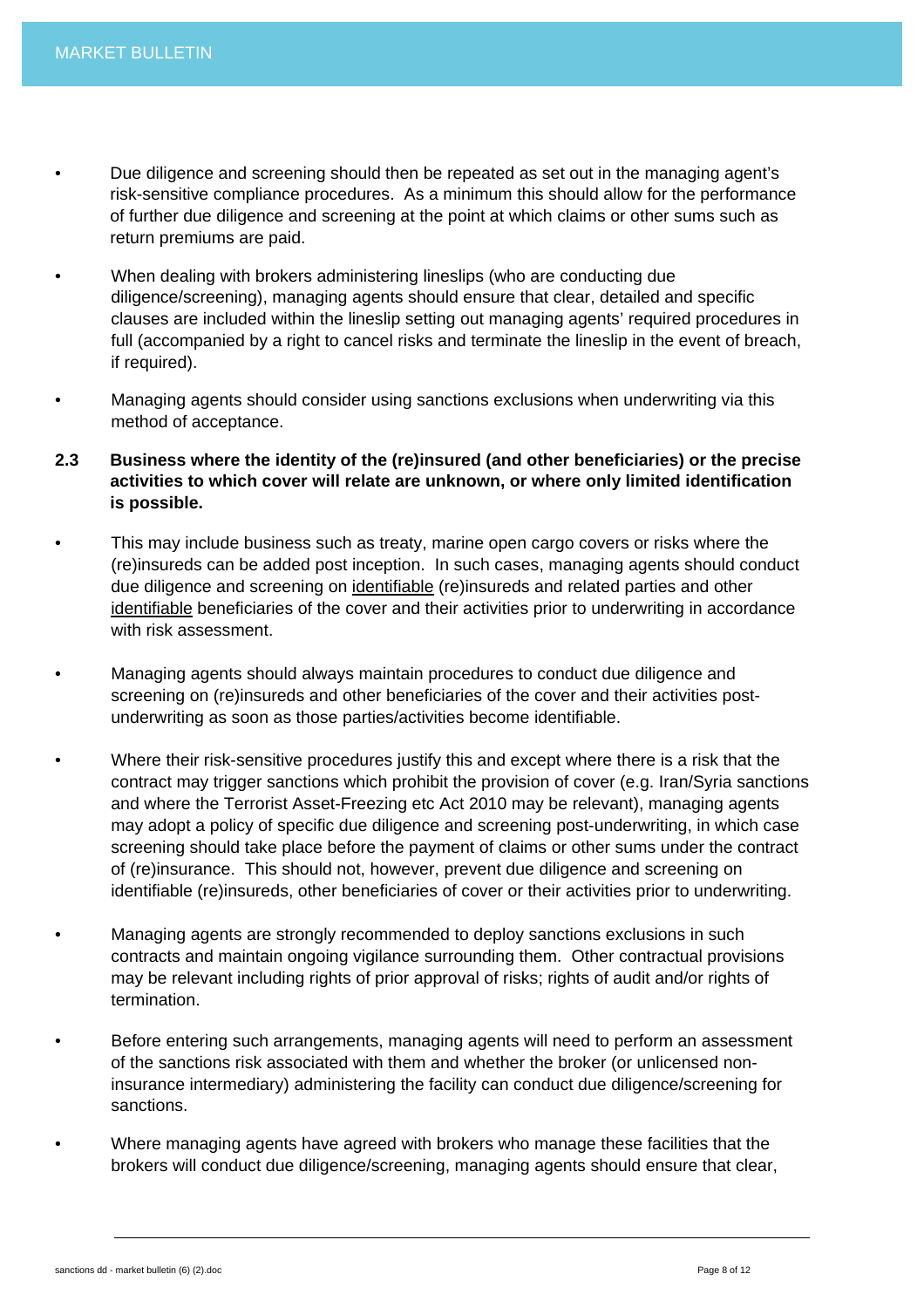detailed and specific clauses are included within the agreement setting out managing agents' required procedures in full (accompanied by a right to cancel risks and terminate the facility in the event of breach, if required).

- If the broker cannot perform due diligence/screening, managing agents should perform pre and post-bind screening themselves. The terms of the contract should adequately support this process.
- Even greater caution must be exercised in relation to unlicensed non-insurance intermediaries. Unless:
	- (i) their assessment of sanctions risk to which they will be exposed is very low; or
	- (ii) managing agents can, under the terms of the policy, retain a right to conduct due diligence and screening on risks/certificates attaching to such facilities and, where necessary, reject or apply conditions to them (in their absolute discretion) before they incept;
	- (iii) Lloyd's considers that managing agents should ensure that full and effective sanctions exclusion and/or warranty wording is included on all documents and certificates issued by such parties.

# **2.4 Business where binding a risk is fully delegated (full binding authorities, consortia and other arrangements)**

- Managing agents delegating underwriting and/or claims handling authority should take steps to ensure that their agent addresses both their own sanctions compliance and the managing agent's sanctions compliance. This should involve implementing those procedures that would have been performed by the managing agent itself if it were to perform such checks. Managing agents should bear in mind at all times that they remain fully responsible for any breaches of sanctions when underwriting under a delegated authority.
- Prior to entering into such arrangements, managing agents should perform a risk assessment of the arrangement. They will need to determine when due diligence/screening should take place, what due diligence information should be obtained and who can do this.
- Where the entity to which the managing agent proposes to delegate underwriting or claims handling authority can conduct the due diligence/screening, managing agents should include clear, detailed and specific clauses within the contract pursuant to which delegated authority is granted, setting out such procedures in full.
- Where the entity to which the managing agent proposes to delegate underwriting or claims handling authority cannot conduct due diligence/screening, managing agents should consider whether (i) they should participate on a prior-submit basis; (ii) other factors (such as sanctions exclusion and termination clauses) can mitigate risk to a sufficient degree (bearing in mind that this will not obviate the need to conduct due diligence and screening); or (iii) they should enter the arrangement at all.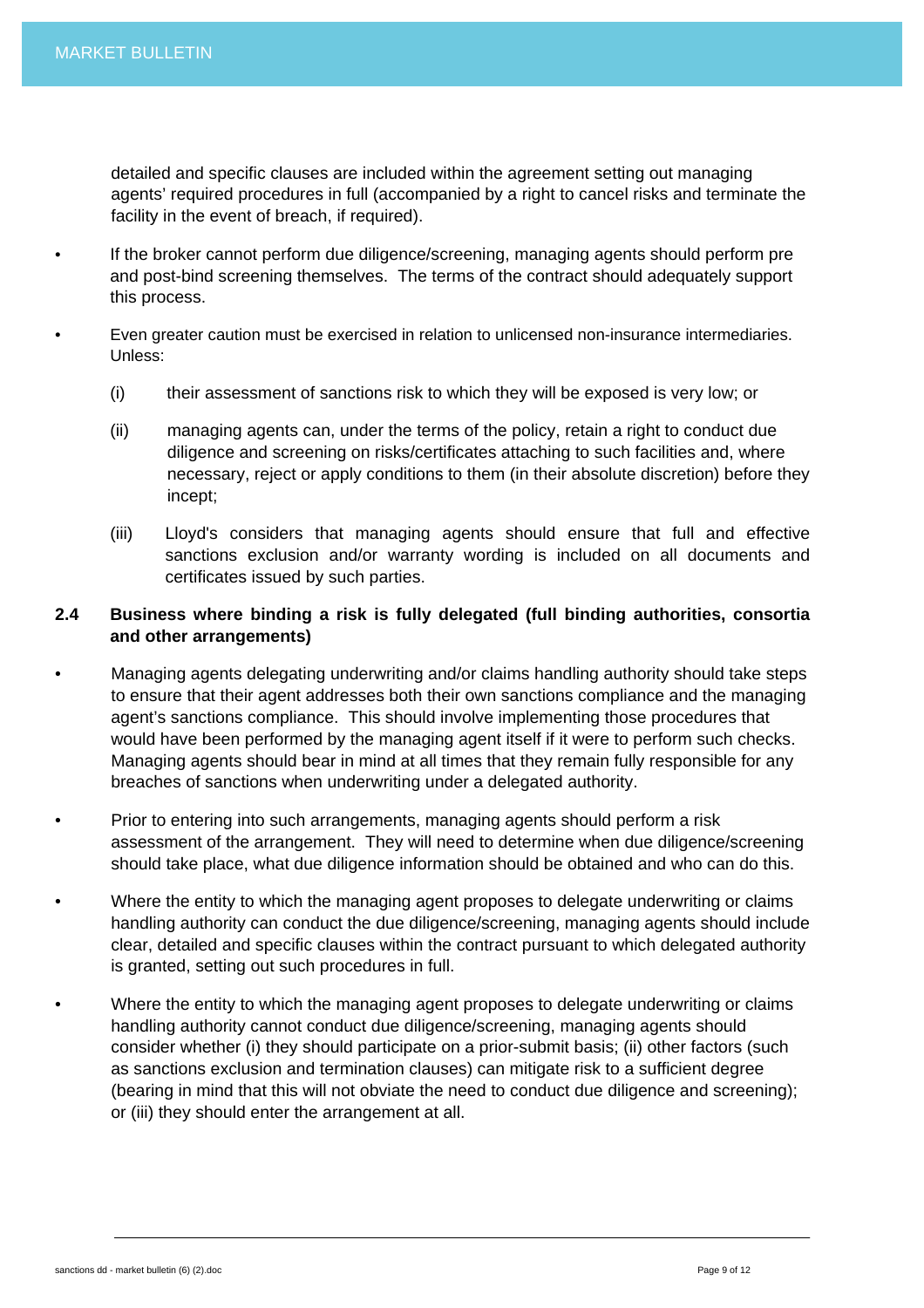• Post-underwriting, managing agents should ensure that ongoing due diligence/screening is conducted in accordance with their risk-sensitive sanctions procedures. Again, these procedures should be fully and specifically documented in the relevant contract.

# **2.5 Claims**

- Lloyd's expects that all managing agent's risk-sensitive procedures will allow for further due diligence and screening for sanctions risks prior to the payment of claims or other sums under a contract of (re)insurance. The nature of these checks will be determined by each managing agent under its risk-sensitive sanctions compliance procedures, although screening is likely to focus on the person/entity to whom the claim is being paid (including loss payees) and, if appropriate, other identifiable beneficiaries of cover and/or of the payment concerned (and those who own or control the parties listed above).
- In settling claims, managing agents should be aware that individuals and entities subject to asset freezes that are either: (a) themselves designated; and/or (b) owned or controlled by designated persons/entities may present claims under a contract of (re)insurance. Where appropriate, the relevant licensing authority (e.g. HM Treasury) should be approached for a licence to pay the claim concerned.
- For claims paid under the Lloyd's Claims Scheme:
	- o If the managing agent is the sole (re)insurer, on a contract it should perform due diligence and screening in accordance with its risk-sensitive compliance procedures in the normal manner prior to agreement of the claim concerned.
	- o Where the managing agent is co-insuring in a subscription market, leading underwriters and claims agreement parties should perform their own checks prior to agreement of the claim concerned. Where sanctions issues are identified, leading underwriters should inform the following market directly, or if they do not have the details, via the broker.
	- o Following underwriters should determine, in accordance with their risk-sensitive procedures, whether they should take further steps to understand what due diligence/screening has been performed by the lead. If they do, they need to take steps to notify the lead that they will require notice of claims before the lead agrees them (on the Electronic Claims File).
	- o Where following underwriters need to perform further due diligence, leading underwriters have a duty to act in the best interests of the following underwriters under the Lloyd's Claims Scheme. Lloyd's considers that this requires leaders, prior to agreeing claims (on behalf of themselves and following underwriters), to:
		- (i) take reasonable steps to assist following Lloyd's underwriters in obtaining such reasonable further due diligence as they require; and
		- (ii) refrain from agreeing claims (at least on behalf of the following underwriters concerned) until they have received confirmation from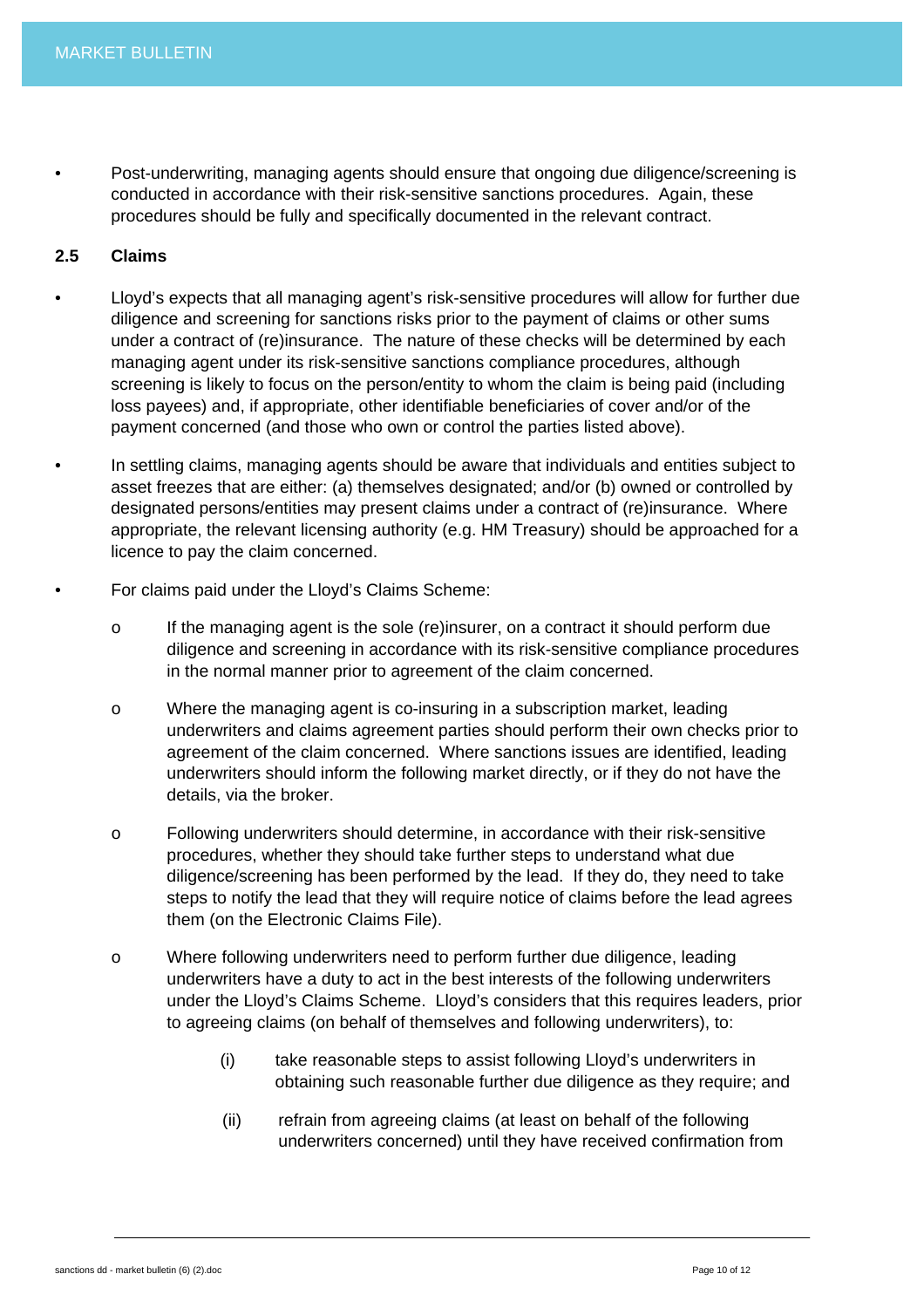those following underwriters that they are in a position to pay the claim.

- o If following underwriters identify sanctions issues of general relevance during the claims process (of which the rest of the subscribing market is unaware), where possible they should share these details with the market via the leading underwriter (either direct, or through the broker, if required). Where following underwriters identify sanctions issues specific to them, they should notify the leading underwriter and instruct the leading underwriter (either direct, or through the broker, if required) on how to proceed on their behalf.
- Where managing agents have entered into arrangements with coverholders or third party administrators to settle claims on their behalf, they must ensure that clear, detailed and specific clauses are included within the relevant agreement setting out managing agents' required procedures in full.

#### **3.0 [Part 3 – Miscellaneous Compliance Procedures](http://www.lloyds.com/%7E/media/Files/The%20Market/Communications/Key%20regulatory%20projects/Financial%20Crime/2012006Sanctions_due_dilligence_guidance_Part_3)**

- Managing agents should consider whether to approach the appropriate licensing authority for guidance on due diligence, licences or reporting sanctions breaches. Contact details are set out at paragraph **4 of Part 3** of this guidance.
- Where they act as part of a subscription market, managing agents are encouraged to coordinate licence applications. It is possible for licence applications to be made on behalf of multiple parties – underwriters intending to make such applications should contact the remainder of the subscribing market to determine whether they need to participate. Lloyd's accredited brokers may also want to participate in the licence application and where they do so will be expected to assist in the process.
- Managing agents should ensure that they implement and maintain effective procedures for sanctions training, for dealing internally with queries about the application of sanctions and for reporting proposed, actual or suspected violations of sanctions; and should audit their sanctions procedures.
- Lloyd's considers that managing agents should, unless they have particularly strong reasons, make use of screening software, which should be properly calibrated.
- Where managing agents identify a sanctions match post-underwriting, they may need to take a number of steps to freeze the account concerned and to ensure that claims are not paid to the person/entity, or in relation to the trade/goods/equipment/services, concerned. In all cases, managing agents must take steps as soon as possible to ensure that the position is addressed.
- If managing agents know or suspect that an offence under sanctions law or regulation has been committed, they must report this to HM Treasury and/or other enforcement agencies (including, possibly, the Serious Organised Crime Agency) and should also notify Lloyd's International Regulatory Affairs (provided that this would not constitute a "tipping off" offence). General guidance on reporting obligations is set out in Market Bulletin Y4117.